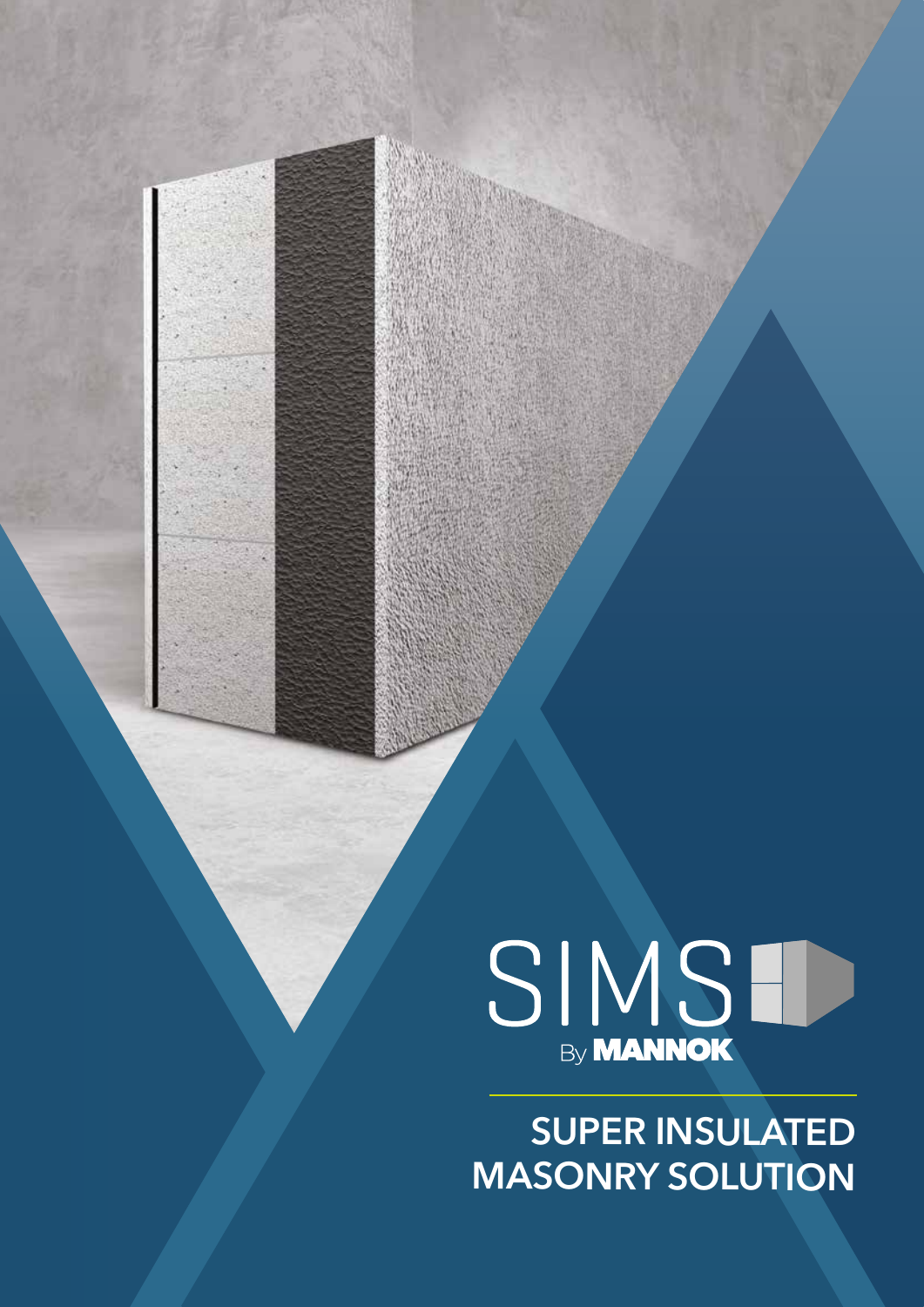

SIMS by Mannok is a unique offering which ultimately delivers an end product which is a step above the major alternatives on the market in terms of thermal, structural and fire performance.

It is a straightforward construction method which utilises the simplicity of single leaf construction whilst enhancing the thermal performance and weather tightness of the building.

SIMS (SUPER INSULATED MASONRY SOLUTION) is a modern method of masonry construction combining the benefits of Mannok Aircrete thermal blocks with a certified external insulation system.

BUILD WITH SIMSH **By MANNOK** 

The wall consists of a 215mm wide Mannok Aircrete thermal block built using either traditional sand and cement mortar or thin joint mortar, externally finished with an approved external insulation system and internally finished with plasterboard on dabs.

The insulation thickness will depend on the U-value required.



| <b>U-Value</b>         | <b>External Insulation</b> |
|------------------------|----------------------------|
| 0.18W/m <sup>2</sup> K | 140 mm FPS                 |
| $0.15W/m^2K$           | 170 mm EPS                 |
| 0.13W/m <sup>2</sup> K | 200mm EPS                  |
|                        |                            |

Guide is based on Mannok EPS Pearl Insulation

The combination of Mannok Aircrete thermal blocks and external insulation minimises heat loss directly through the wall and at junctions, making nZEB standards easily achievable.

#### EXCELLENT THERMAL PERFORMANCE

Up to 4 hours fire resistance easily achievable



Airtightness of the wall can be significantly improved with SIMS, making regulatory standards easily achievable.



 $\bigoplus_{i=1}^n$ 

 $\left(\frac{1}{2}\right)$ 

#### ENHANCED AIRTIGHTNESS

Save up to £7,500 versus timber frame on a pair of typical semi-detached houses.



# **BUILD WITH CONSCIENCE**

#### COST EFFECTIVE

Single leaf construction, quick setting mortar, and faster weatherproofing. Up to 60% faster construction than traditional cavity wall construction.



#### RAPID BUILD

Interstitial and surface condensation completely eliminated.

#### ZERO CONDENSATION RISK

#### EASE OF BUILD

Main Contractor/Developer's workload reduced through the SIMS supply and fit package. Expert guidance and a range of technical services included in our Premium Technical Support Package for Developers and Contractors.

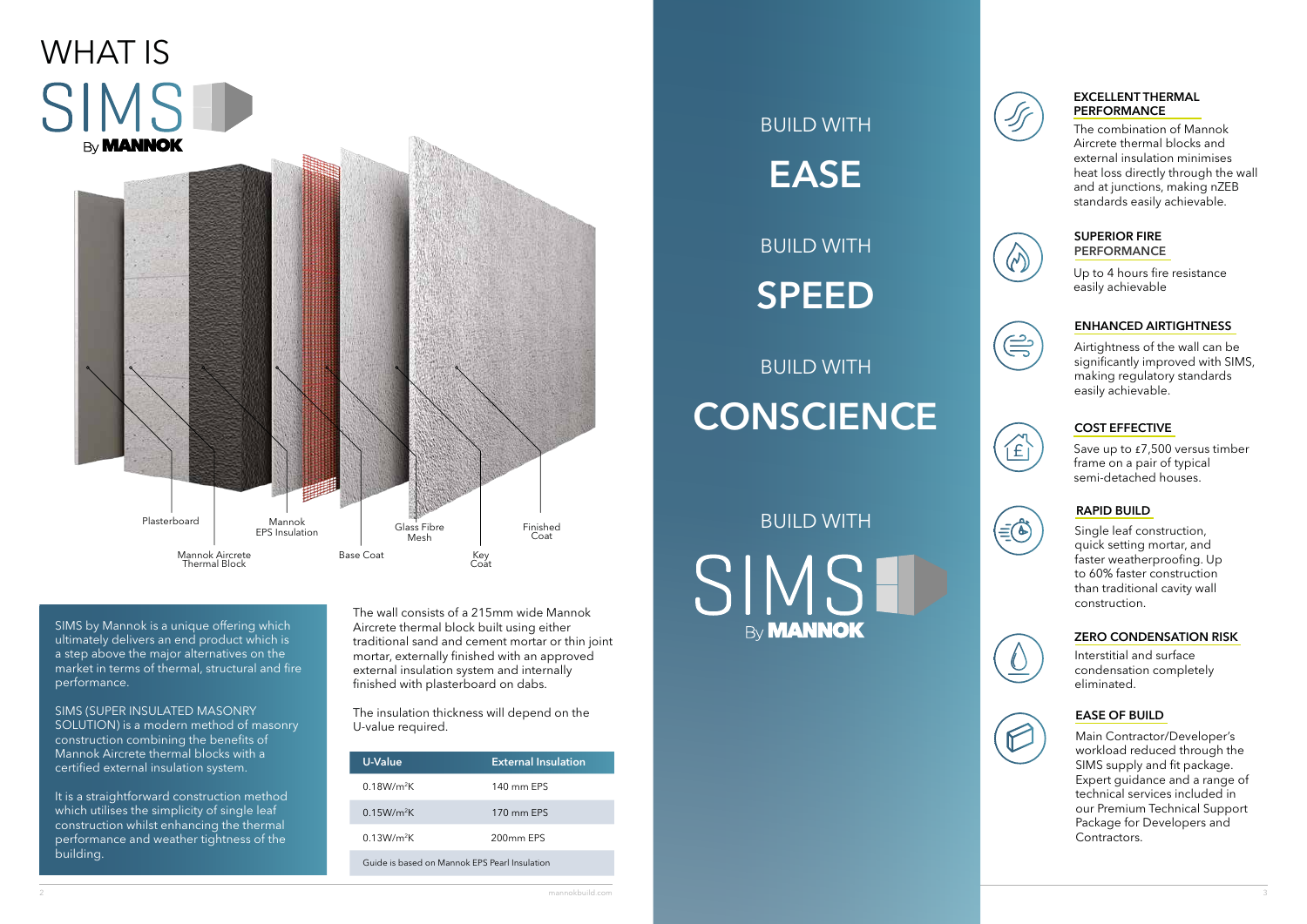# **CONSTRUCTION METHOD**

#### COMBINING HIGH PERFORMANCE ELEMENTS TO DELIVER A SUPERIOR BUILDING SOLUTION

SIMS by Mannok combines the benefits of each building element to work together effectively in a way that is superior to the alternative methods.

This construction method is well established and widely used throughout Europe, with most houses in Germany, Belgium, France, Finland, Italy, the Netherlands and more built using the same methodology.

#### BUILD USING MANNOK AIRCRETE, IRELAND'S MOST SUPERIOR THERMAL BLOCK

### THE MASONRY STRUCTURE

The single leaf masonry structure is built using Mannok Aircrete thermal blocks, the best performing thermal blocks available on the market in Ireland for combined thermal and structural performance.

The unique composition and technically advanced manufacturing method produces blocks which meet the requirements of Technical Guidance Document A for structure and offer superb insulation properties, with significantly better thermal performance than any other comparable block.

The 215mm blocks used can be built using traditional sand and cement mortar, so the method is very easily adopted by Irish builders using existing skillsets. The blocks can alternatively be built using thin joint mortar, a quick setting adhesive which reduces mortar joints to 2-3mm and can further increase speed of build.

#### MANNOK AIRCRETE THERMAL BLOCKS

- Insulates 10 times better than standard concrete blocks
- Reduces heat loss through thermal bridging by up to 80%
- More thermally efficient than lightweight aggregate blocks
- Achieves up to 200% better Psi values than other thermal blocks, such as lightweight aggregate blocks
- Mannok Aircrete thermal blocks' unique properties achieve a far superior level of comfort for the residents of finished buildings. The blocks' inherent thermal mass helps regulate daytime heating and night time cooling, making the home a more comfortable place to live all year round

#### EXTERNAL INSULATION SYSTEM

BUILD BETTER PROTECTED, BETTER PERFORMING WALLS

SIMS incorporates an External Thermal Insulation Composite System (ETICS) that has been used in mainland Europe since the 1960s and has become increasing popular in Ireland in recent years. SIMS uses an Agrément certified ETICS system and offers excellent thermal performance and design flexibility.

#### ETICS SYSTEM

- Achieve excellent thermal efficiency with an ETICS system that wraps the external building envelope in a continuous layer of insulation, providing an effective solution to heat loss through thermal bridging
- it easy to meet or exceed building regulation standards
- Offers protection to masonry façade against climate and wind driven rain, increasing durability

• Flexibility in design with various external finish options and no limit to insulation thickness, making

As the Irish construction industry adapts to the challenges of increasing demand for rapid build housing coupled with more stringent energy efficiency requirements, the adoption of this best practice construction method from Europe will become more widespread.

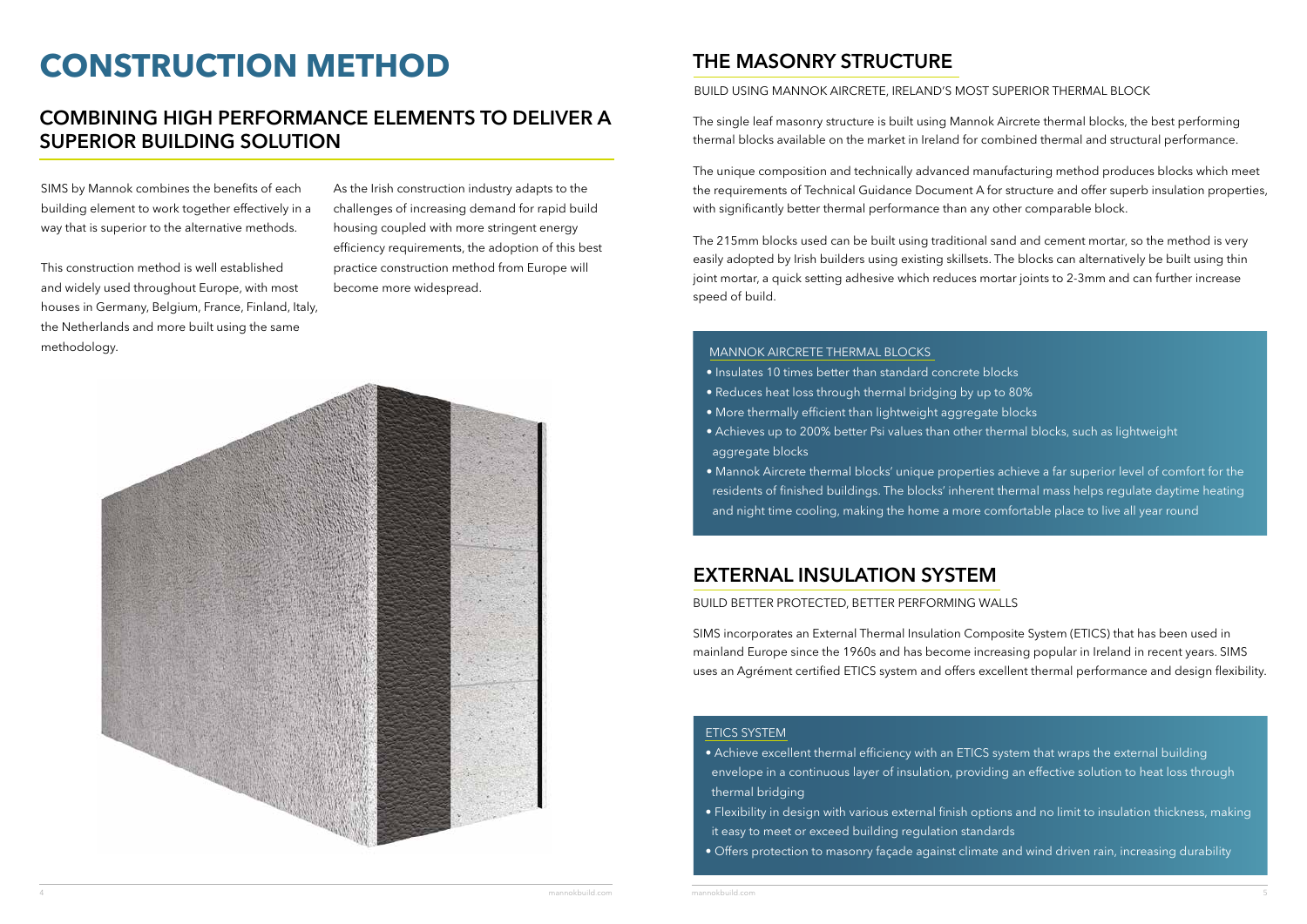6 mannokbuild.com mannokbuild.com 7

### MAJOR BENEFITS TO CONTRACTORS & DEVELOPERS

#### BUILD WITH SIMS

#### BUILD WITH SPEED

- Much faster build
- Up to 60% faster than traditional cavity wall construction & comparable with timber frame
	- 50% less blocks to build
	- 20% quicker build method if using thin joint mortar
	- No wall ties, DPCs or insulation to slow the block layer down
	- No outer leaf to be constructed
- Brickwork or external cladding removed from the critical path permitting access for finishing trades much sooner in the build schedule
- Pair of semi-detached houses ready for roof in 10 working days including installation of precast concrete first floor

#### BUILD WITH EASE

- Less labour-intensive build with lighter blocks, half the volume of blocks required and no need for wall ties, DPCs or insulation
- Reduced Contractor workload with the SIMS supply and fit package
- Reduce the potential impact of skills shortages
- A more cost-effective build: Saves up to 20% on construction costs versus timber frame with no large up-front deposits

#### BUILD FOR PERFORMANCE

- A far superior building in terms of thermal, structural and fire performance
- Thermal performance Extremely efficient with no risk of thermal looping and thermal bridging is addressed almost by default, with thermal bridging heat loss reduced by up to 80%
- Structural performance almost three times stronger than traditional cavity wall construction if built using thin joint mortar
- Excellent fire performance

#### ALMOST 3X STRONGER THAN TRADITIONAL CAVITY WALL **CONSTRUCTION**

#### MANNOK AIRCRETE BLOCK

- Reaction to fire, Class 1A
- Non-combustible
- Easily achieve or exceed regulatory standards, particularly nZEB
- Close the performance gap. With SIMS, the performance of the finished building is much closer to that specified in the plans. With other methods, U-values can be as much as 60% worse in reality versus design.

#### BUILD WITH CONSCIENCE

- A more sustainable, modern method of construction whilst utilising traditional skill set
- The finished building has lower energy consumption with lower carbon emissions, resulting in less environmental impact
- SIMS can easily achieve stringent regulatory requirements which demand superior performance in relation to energy consumption, such as nZEB standards.
- Mannok Aircrete blocks are made from up to 80% recycled materials
- Mannok Aircrete are among the first products in Ireland to have published Environmental Performance Declarations (EPDs)
- Mannok Aircrete blocks are manufactured using locally and responsibly sourced raw materials

### Up to 60% Faster than Traditional Cavity Wall Construction

#### Up to

# 20% Cheaper

than Timber Frame



# 8 X Better

Fire Performance than Timber Frame

|                               | <b>SIMS</b>       | <b>TIMBER FRAME</b> | <b>TRADITIONAL CAVITY</b> |
|-------------------------------|-------------------|---------------------|---------------------------|
| <b>SPEED OF CONSTRUCTION</b>  | Rapid             | Rapid               | Slow                      |
| <b>THERMAL PERFORMANCE</b>    | Excellent         | Good                | Fair                      |
| <b>STRUCTURAL PERFORMANCE</b> | Excellent         | Fair                | Good                      |
| <b>FIRE PERFORMANCE</b>       | 4 hrs             | 30 mins             | 2 hrs                     |
| <b>COST</b>                   | <b>Best Value</b> | Most Expensive      | Least Expensive           |

#### Based on gable wall of typical two storey semi-detached house built using thin joint mortar



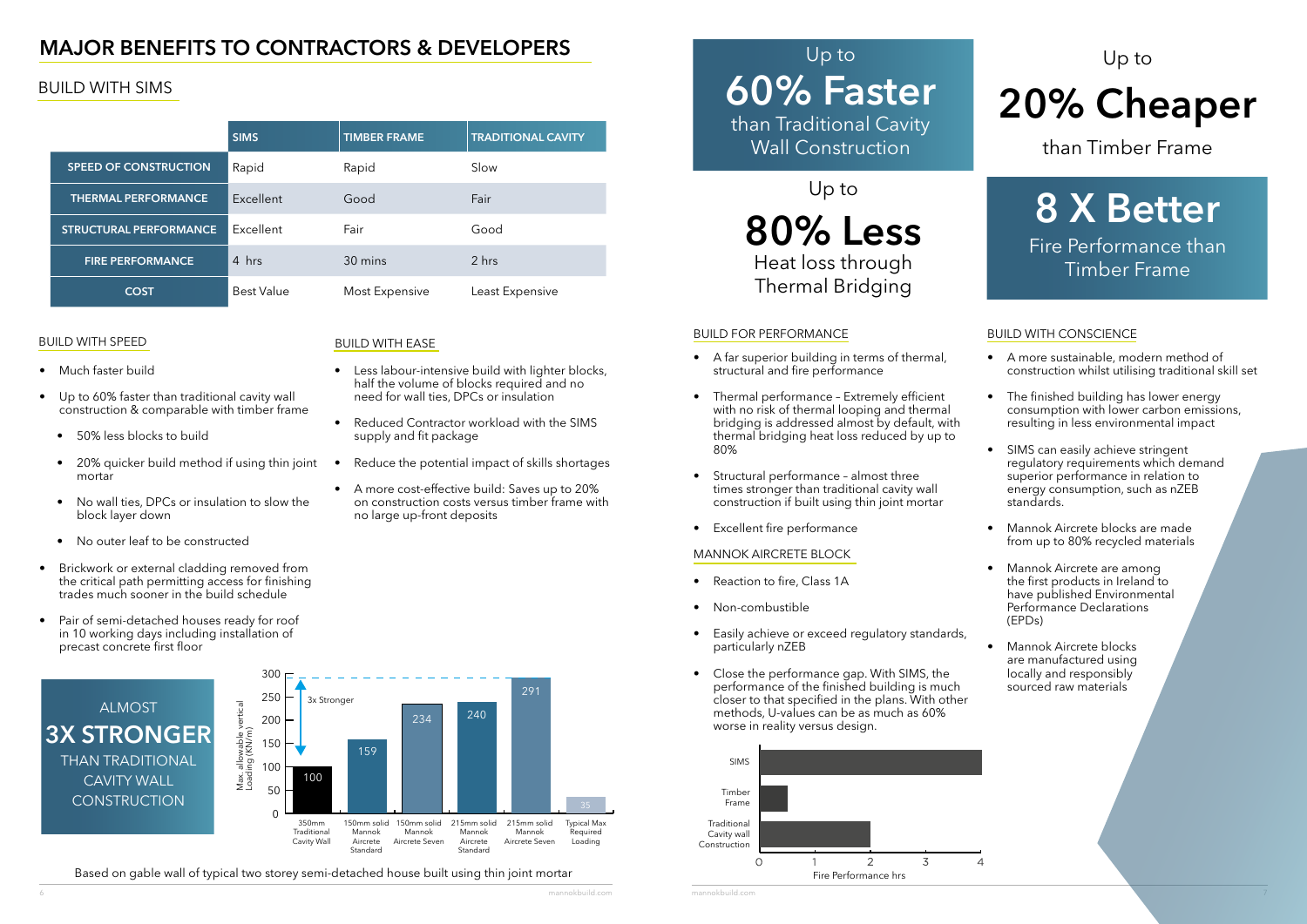

- Far superior comfort levels with a super insulated home.
- No drafts
- No damp / mould, so healthier living environment
- Long term energy savings
- More economical to run with reduced heating costs

- Thermal performance: Heat loss through breaks in insulation reduced by up to 80%
- Structural performance: Almost 3x stronger than traditional cavity wall construction when built using thin joint mortar
- Fire performance: 4 hours fire resistance versus 30 minutes for timber frame and 2 hours for traditional cavity wall construction



# **BUILD FOR LIFE**

#### BUILD FOR LIVING, BUILD FOR PERFORMANCE, BUILD FOR THE FUTURE

• Mannok Aircrete blocks have optimal thermal mass to ensure internal comfort. So the occupant enjoys a more rapid response to heating than heavier forms of construction, whilst ensuring the internal temperature is better regulated by reducing the risk of overheating in hotter weather and rapid cooling at night

- The homeowner can enjoy lifelong comfort and savings
- SIMS' superior structural and thermal performance results in a home which is a long-term investment for any new homeowner
- The combination of high-performance construction elements ensures SIMS houses can easily meet and exceed stringent regulatory requirements, such as nZEB, which focus on the long-term energy

- Enhanced weather tightness, improving energy efficiency, eliminating drafts and improving durability by protecting the masonry wall structure
- Zero condensation risk, eliminating damp and mould

efficiency of the dwelling. It is a construction method which makes it easy to go beyond current standards to achieve passive house or energy neutral building standards. • Enjoy a more sustainable home, with reduced environmental impact thanks to the lower energy consumption and carbon emissions. Mannok Aircrete blocks are also made from up to 80% recycled materials, using locally and responsibly sourced raw materials.

#### BUILD FOR LIVING

#### BUILD FOR PERFORMANCE

#### BUILD FOR THE FUTURE

#### BENEFITS FOR HOMEOWNERS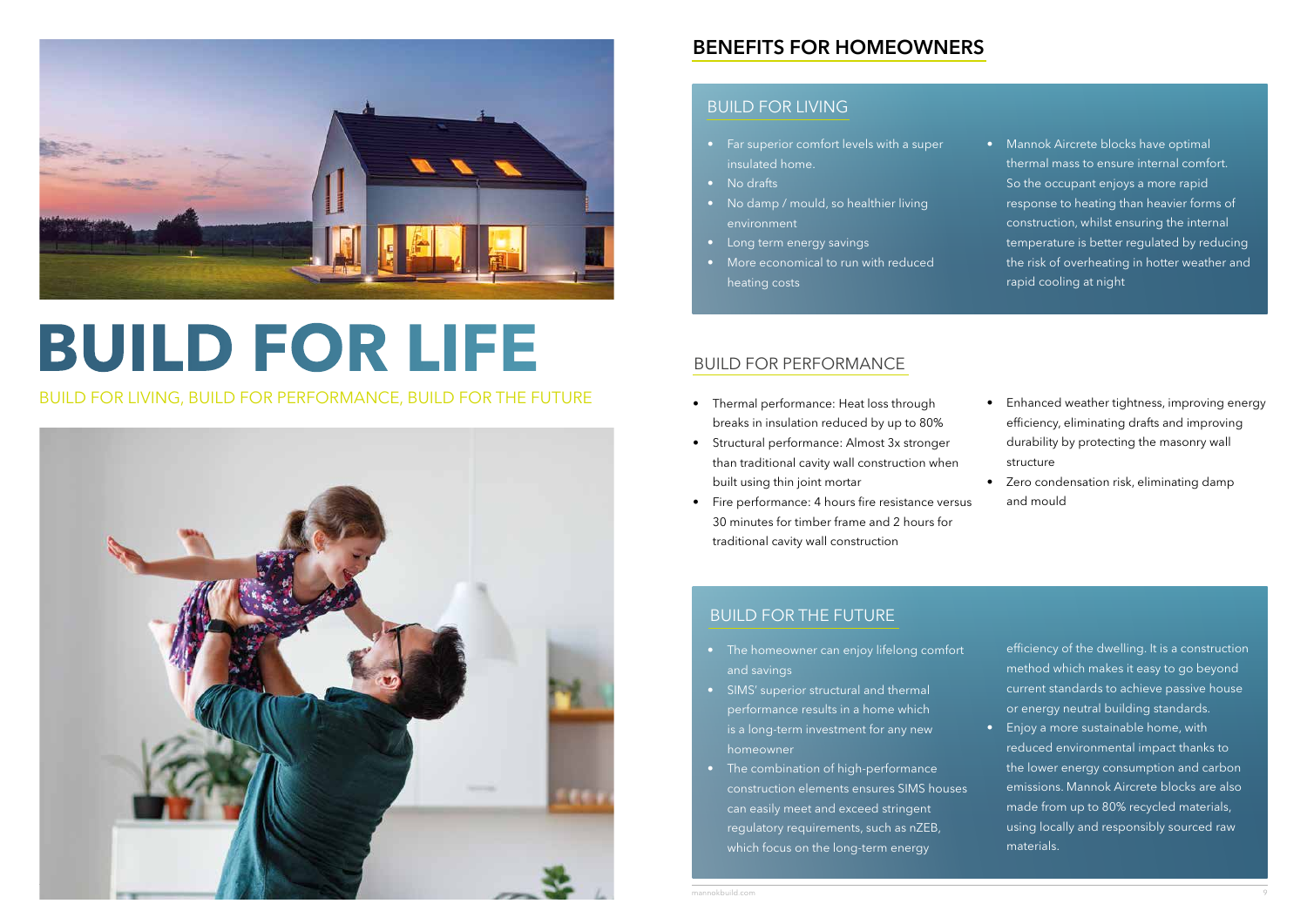## **TALK TO ONE OF OUR EXPERTS ABOUT USING SIMS IN YOUR NEXT PROJECT**

technical@mannokbuild.com

## **PREMIUM TECHNICAL BY MANNOK PACKAGE**

### FOR CONTRACTORS AND DEVELOPERS USING SIMS BY MANNOK FOR THEIR DEVELOPMENT

ROI: 1800 322 122

NI: 08000 322 122

#### PRE-DESIGN CONSULTATION

Our experts will be on hand to discuss your specific self build project, to advise on design choices and offer recommendations on which construction method, products and services are suitable for you.

#### BESPOKE PRODUCT SPECIFICATIONS

Working together with you and your architect, our technical experts will provide bespoke product specifications for your building design.

#### U-VALUE CALCULATIONS

U-value calculations are essential to assess the thermal performance of your building design by calculating the effectiveness of the building materials as insulators. We will provide these calculations to your architect, or advise how to achieve the best thermal performance using Mannok products.

#### THERMAL MODELLING & THERMAL BRIDGING FACTOR CALCULATIONS

Building regulations are driving the requirement for certified thermal bridging calculations, which are calculated by analysing the building fabric to assess and calculate localised heat loss through thermal bridges, or breaks in insulation. Commissioning thermal modelling can be costly, but we can provide this service as part of your bespoke package with our in-house NSAI Accredited Thermal Modellers. We will provide certified thermal bridging calculations, which are essential to achieving the best energy rating for your building design. Psi values or Y-factor calculations are provided, dependent on requirements for your region.

#### PRECAST BESPOKE DESIGN SERVICE

Full bespoke design service to create unique precast products to meet your specification requirements, with all precast units manufactured on custom built moulds.

#### PRODUCT VOLUME ESTIMATES

One of the challenges for self builders is calculating the volume of products they will need to estimate their overall costs. Our Technical by Mannok team will help by estimating the volume of Mannok products required based on your plans and providing an overall cost estimate for your Mannok products.

#### PRECAST INSTALLATION

Our award winning Precast installation teams can ensure safe and secure fitting of all precast units. Fitting service includes initial risk assessment and reliable delivery service to ensure products are where and when you need them.

#### ON-SITE SUPPORT SERVICES

Our dedicated Engineer can provide on-site guidance for your builder on building with thin joint construction, including on-site training if required.